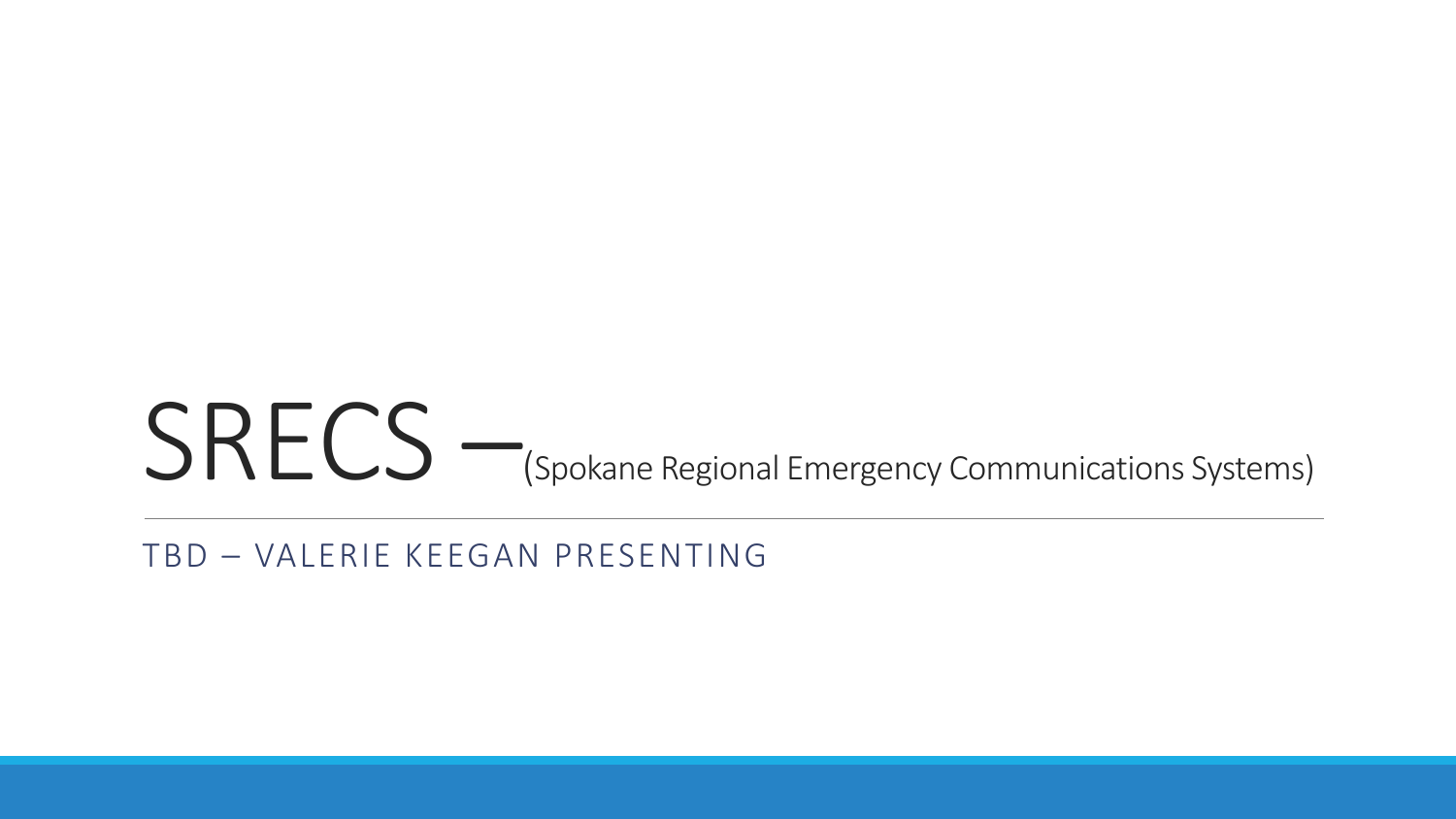## Department Mission

Spokane Regional Emergency Communications Systems is dedicated to identifying and meeting the needs of the Spokane County Sheriff's Department, Spokane City Police, All Spokane County Law Enforcement Agencies, Fire Districts and Government agencies. By providing reliable communications, digital microwave systems, the simulcast paging system and maintaining 26 tower and antenna sites to form the base of a full spectrum communications system and to anticipate and meet the needs of the future.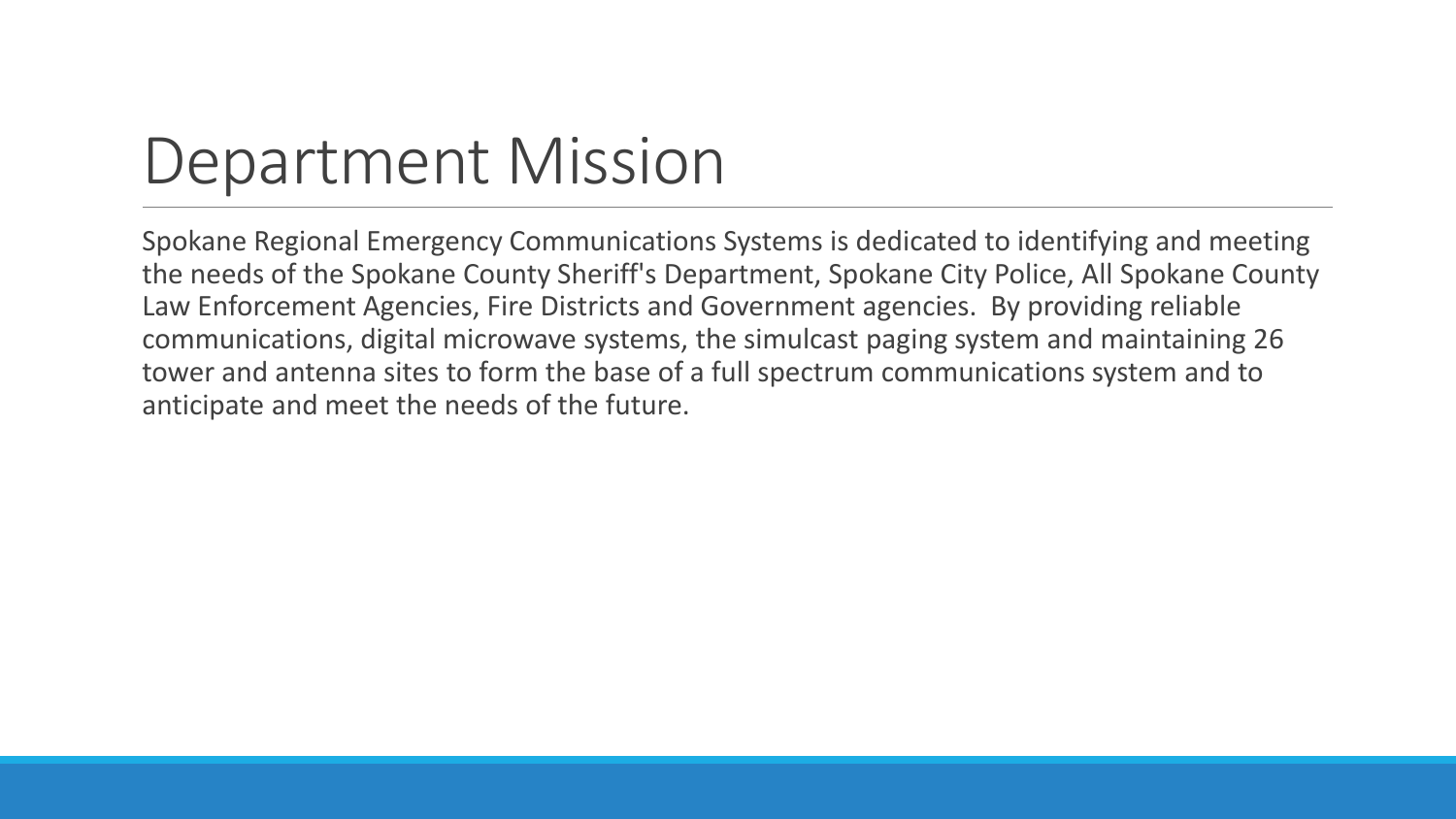

#### **SPOKANE REGIONAL EMERGENCY COMMUNICATION SYSTEM**

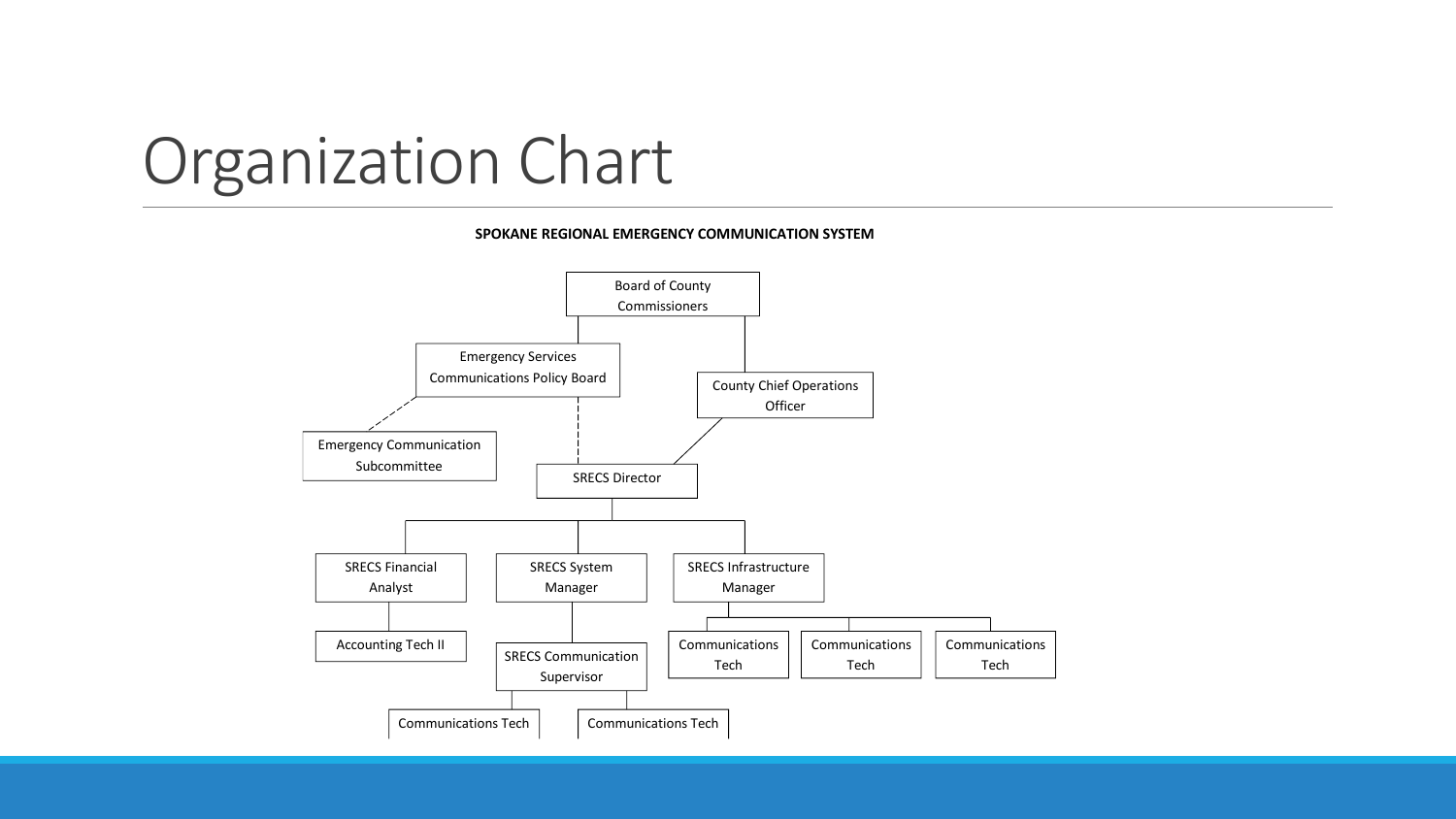# Description of Services

**Provide 24/7 availability to all radio communications equipment for all Spokane County** departments and all Law Enforcement Agencies and Fire Agencies within the boundary of Spokane County and also support State and Federal Agencies

- Maintain and Repair all County Communications Tour sites including routine and emergency services
- Maintain and Repair all mobile and portable radios for all first responders in Spokane County.

Recommend replacement and update to equipment to ensure the safety of all residents of Spokane County.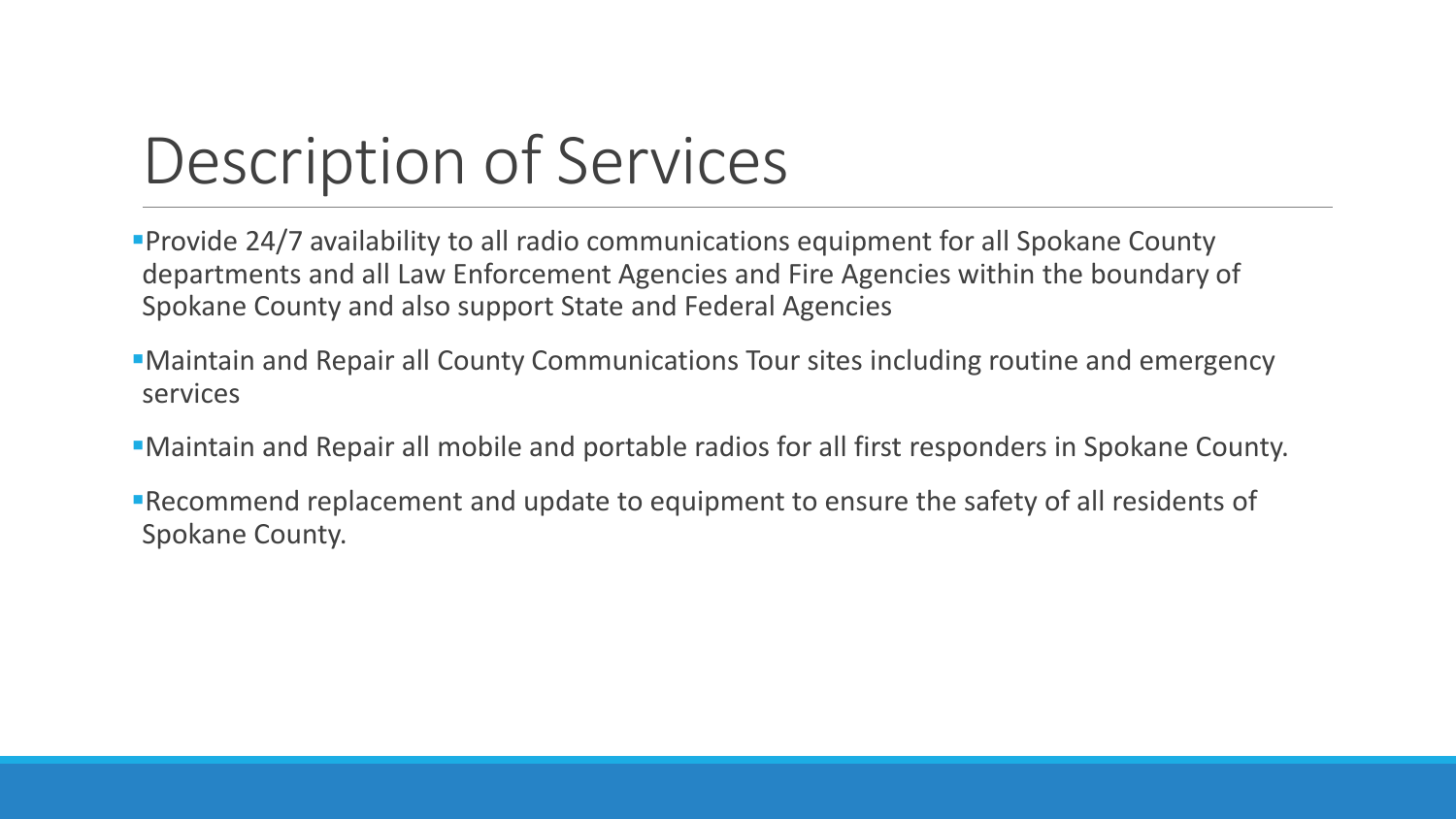#### SRECS Income Statement

| January 1, 2018 Fund Balance Projection   | 6,676,649  |
|-------------------------------------------|------------|
|                                           |            |
| 2018 Revenue Projections                  | 10,323,671 |
|                                           |            |
| Expenses                                  |            |
| Radio System Operations and Maintenance   | 2,932,290  |
| Radio System Capital Requirements         | 1,450,000  |
| <b>Crime Check</b>                        | 3,416,600  |
| Debt Service                              | 3,832,500  |
| Backup Center Replacement and Maintenance | 650,000    |
| <b>CAD RMS Purchase and Maintenance</b>   | 287,731    |
| <b>Emergency Notification System</b>      | 150,000    |
| <b>Itegrated Response</b>                 | 100,000    |
| <b>Total Expenditures</b>                 | 12,819,121 |
|                                           |            |
| <b>Operating Continegency</b>             | 500,000    |
|                                           |            |
| December 31,2018 Projected Fund Balance   | 3,681,199  |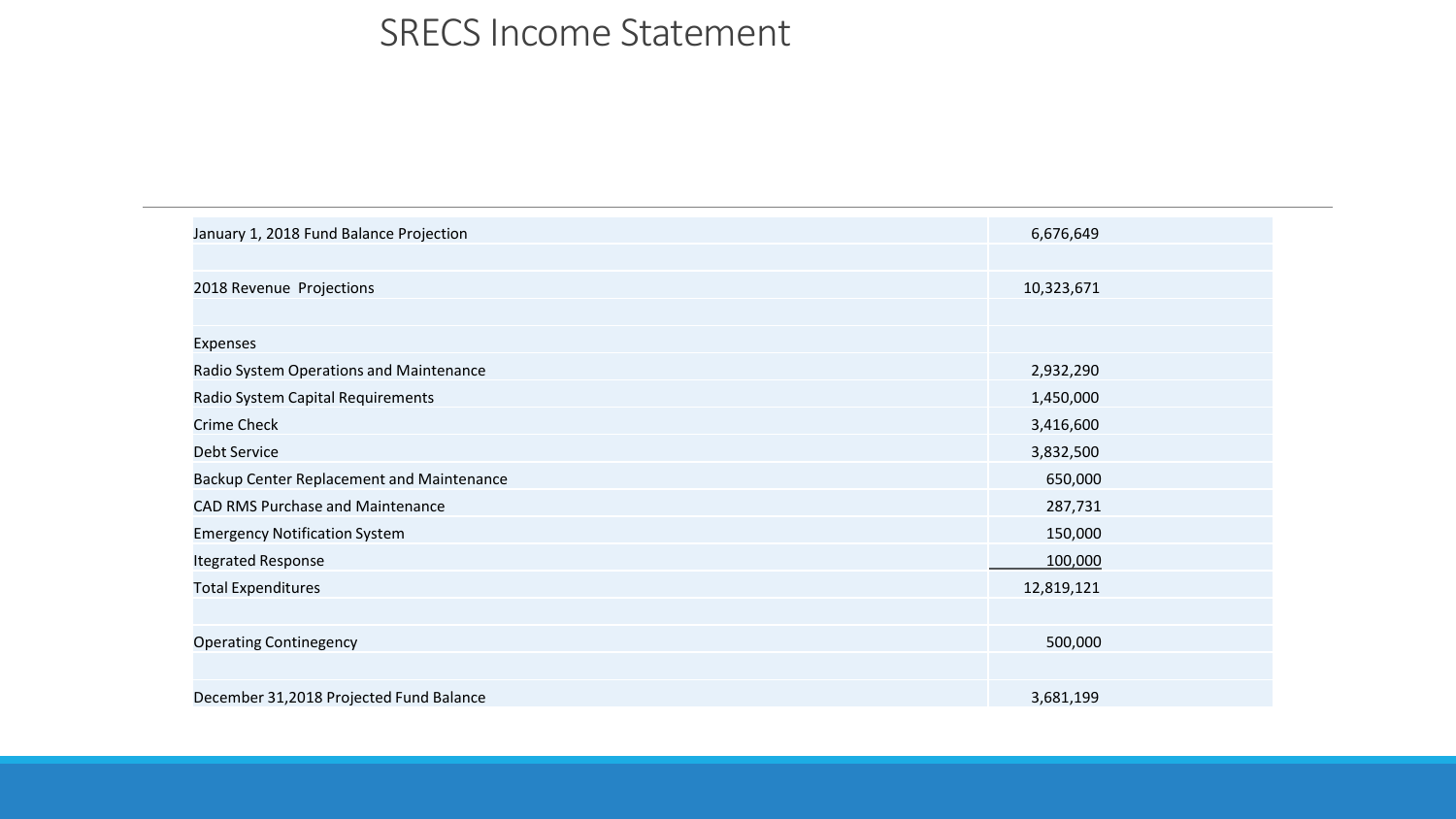### SRECS Revenue

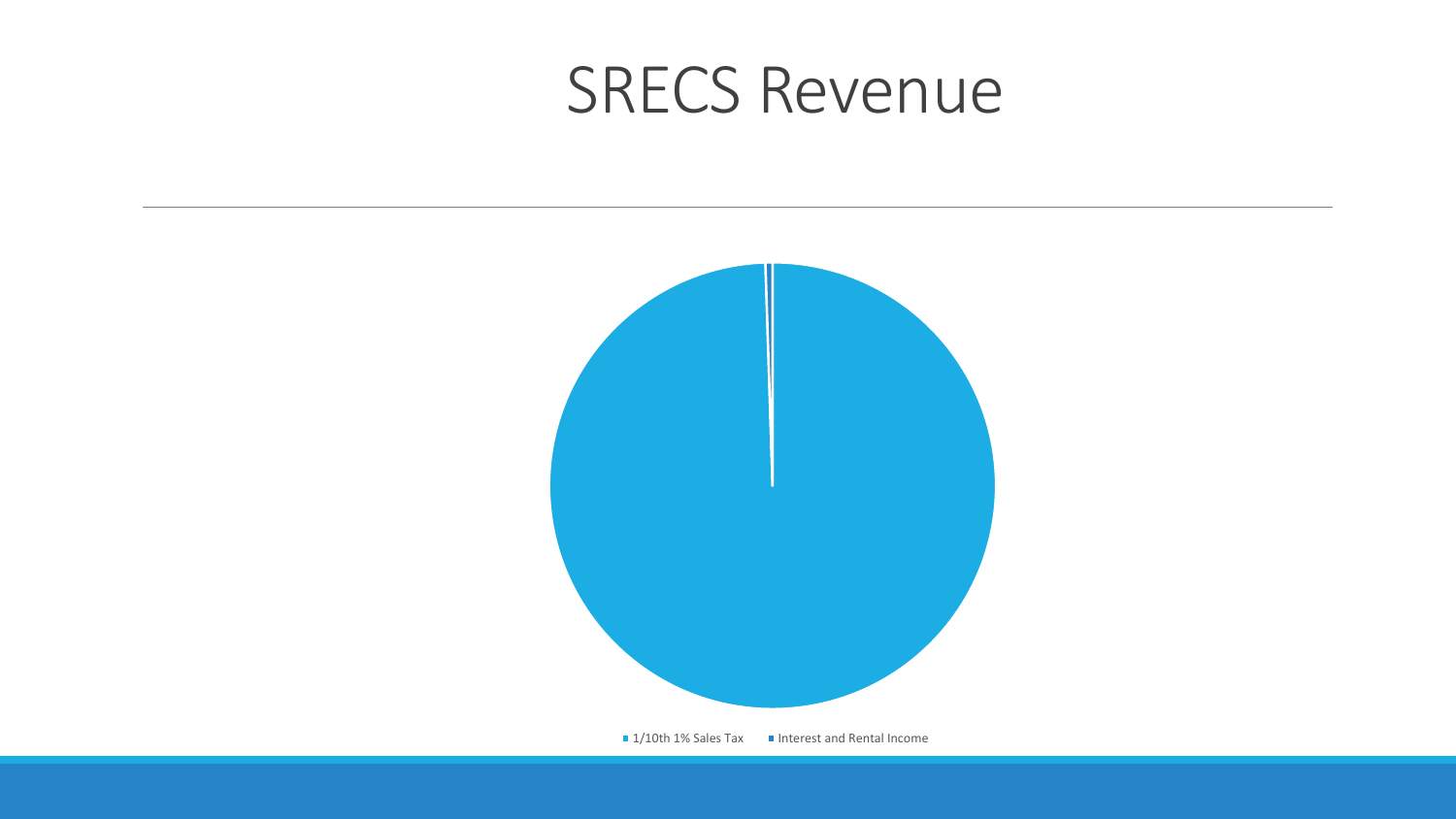### SRECS Expenditures



**Emergency Notification System** Itegrated Response